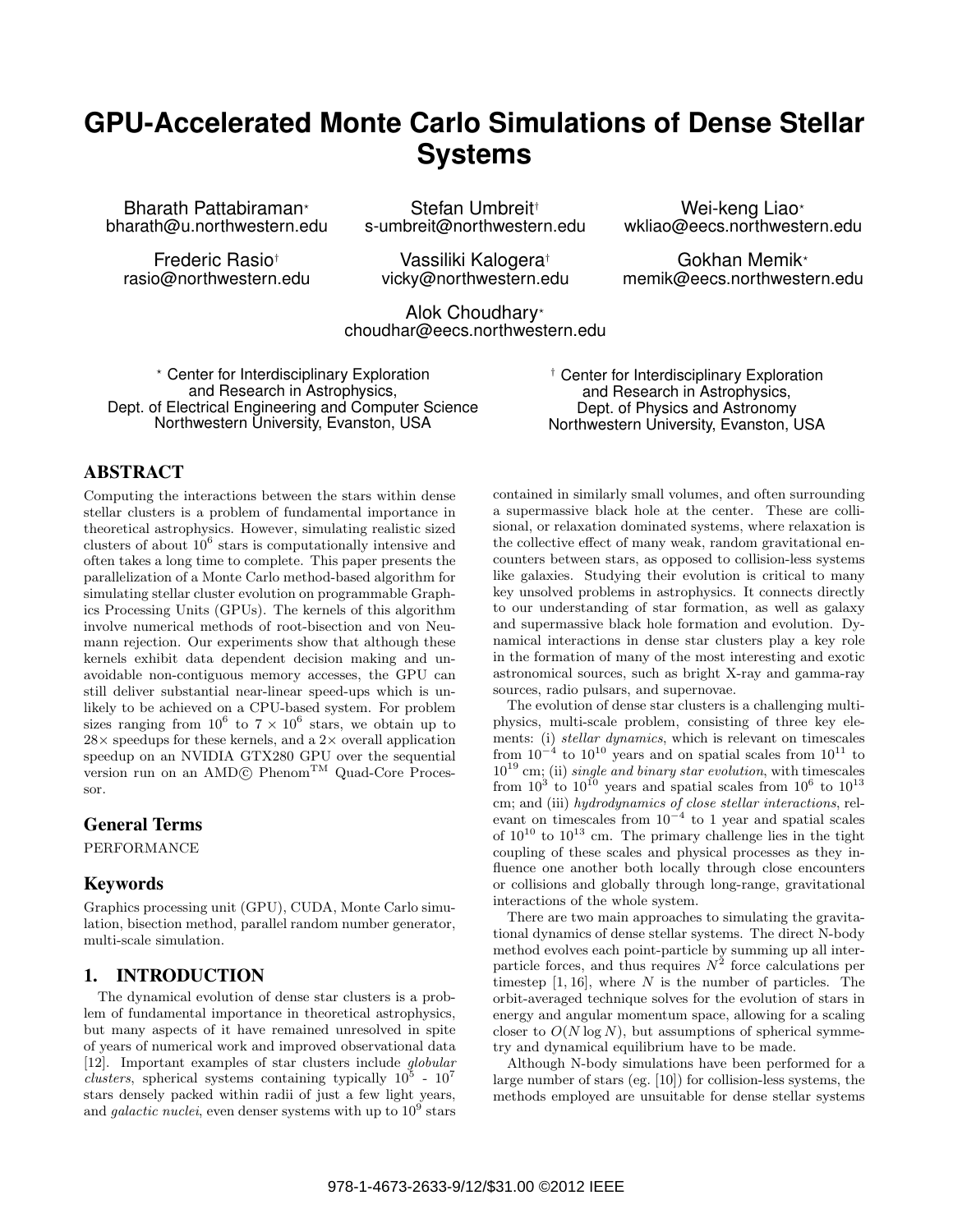where the evolution is dominated by relaxation. The inclusion of all relevant physics for collisional systems and the steep  $N^2$  scaling have limited N-body simulations of dense stellar systems to  $N \lesssim 10^5$ . However, the typical number of stars in globular clusters and galactic nuclei is 1 to 5 orders of magnitude larger than that. For example, to date, only Hurley [15] carried out direct N-body simulations of globular clusters containing  $10^5$  stars with up to  $10\%$  primordial binaries. Even with this limited number of stars, each of these simulations took half a year to complete on special purpose hardware (GRAPE processors [6]), obviously limiting assessment of the robustness of results and preventing any kind of extensive parameter-space exploration. Although recent advances in high performance computing have led to the development of a number of parallel N-body codes [7, 8, 33], there does not exist one that includes all relevant physics and can still simulate a realistic number of stars.

Recently, the Cluster Monte Carlo (CMC) algorithm [2, 5, 17, 18, 32] which is based on the orbit-averaging method, demonstrated that it can simulate the evolution of systems containing up to a few million stars. Yet, a typical simulation of about a million stars up to average cluster ages of 10 billion years takes typically 3 - 4 weeks on a modern desktop computer, which means simulations of clusters of  $10^7$  stars will take a prohibitive amount of time. Moreover, there has been no previous parallel implementation of the algorithm. To accelerate simulations of such large data sizes, High Performance Computing (HPC) techniques can play a key role. Many special accelerator technologies and many-core architectures such as FPGAs [27, 31], and GPUs [4, 31] can be of great help for such intensive computations. With General Purpose Graphics Processing Units (GPGPUs) becoming increasingly powerful, inexpensive, and relatively easy to program, they have become a very attractive hardware acceleration platform.

In this paper, we present a GPU accelerated implementation of the CMC algorithm. The contributions of this paper are as follows: 1) We present a GPU accelerated CMC algorithm for dense stellar systems which allows us to explore physical regimes which were out of reach of current astrophysical simulations. 2) We devise a memory-layout strategy to pack the data elements before transferring them to the GPU which optimizes the global memory reads and writes. This idea can be reused for parallelizing applications having similar data structures. 3) We present a parallel random number generator which uses a splitting method to generate parallel statistically independent random numbers. We also discuss the problems related to consistency of results that arise, and a possible way to resolve them that could be employed in other parallel Monte Carlo algorithms. 4) Our experimental results show that for memory-access bound algorithms, the GPU, owing to its much higher memory bandwidth is a much better platform for parallelization compared to multicore architectures.

The rest of the paper is organized as follows: In Section 2, we present an overview of the CMC algorithm, its complexity, and performance bottlenecks. Section 3 talks about the design and implementation of our GPU accelerated version. Finally, in Section 4, we discuss experimental results.

#### 2. OVERVIEW OF CMC

The CMC algorithm is developed to model the evolution of massive globular clusters and galactic nuclei with a real-



Figure 1: Flowchart of the CMC algorithm.

istic number of stars, and at the same time account for all relevant physical processes including treatment of strong binary interactions, physical stellar collisions, and stellar evolution. Its results agree very well with more accurate but much slower methods such as N-body and direct numerical integrations of the Fokker-Planck equation [2, 5, 17, 32]. The algorithm calculates the overall evolution of the cluster over many timesteps by keeping track of the physical properties (such as mass, orbital energy, angular momentum, etc.) of individual stars. The cluster may contain different types of systems (single stars, binaries, etc.) and their properties can change over time based on two-body relaxation, stellar collisions and binary interactions. The CMC algorithm handles these multi-physics by running different algorithms for different types of physical systems and processes.

Figure 1 shows the flowchart of the CMC algorithm. The outer loop keeps track of the total number of simulation timesteps and terminates when a user-specified limit is reached. It consists of the following computational kernels. (1) Timestep calculation - Due to the multi-scale nature of the problem, different physical processes use different time scales. Moving averages are used to calculate the timesteps for each process. The smallest among them is chosen to be the global timestep shared by all processes during the iteration. This ensures no interesting process is missed at any timestep during the simulation. (2) Relaxation and strong interactions - Three algorithms can be chosen to run based on the physical system type. (i) Two-body relaxation evaluates an analytic expression for a representative encounter between two nearest-neighbors. (ii) Binary interactions does a direct integration of Newton's equations for 3 or 4 bodies using the  $8^{th}$  order Runge-Kutta Prince-Dormand method. (iii) Stellar collisions merges two bodies based on the local collision probability and changes their properties correspondingly. (3) New orbits computation - The processes in (2) cause changes in the orbital properties of the stars and thus their probability to be found at a given location at the next timestep in the cluster. According to this probability distribution, the kernel samples new positions. It uses the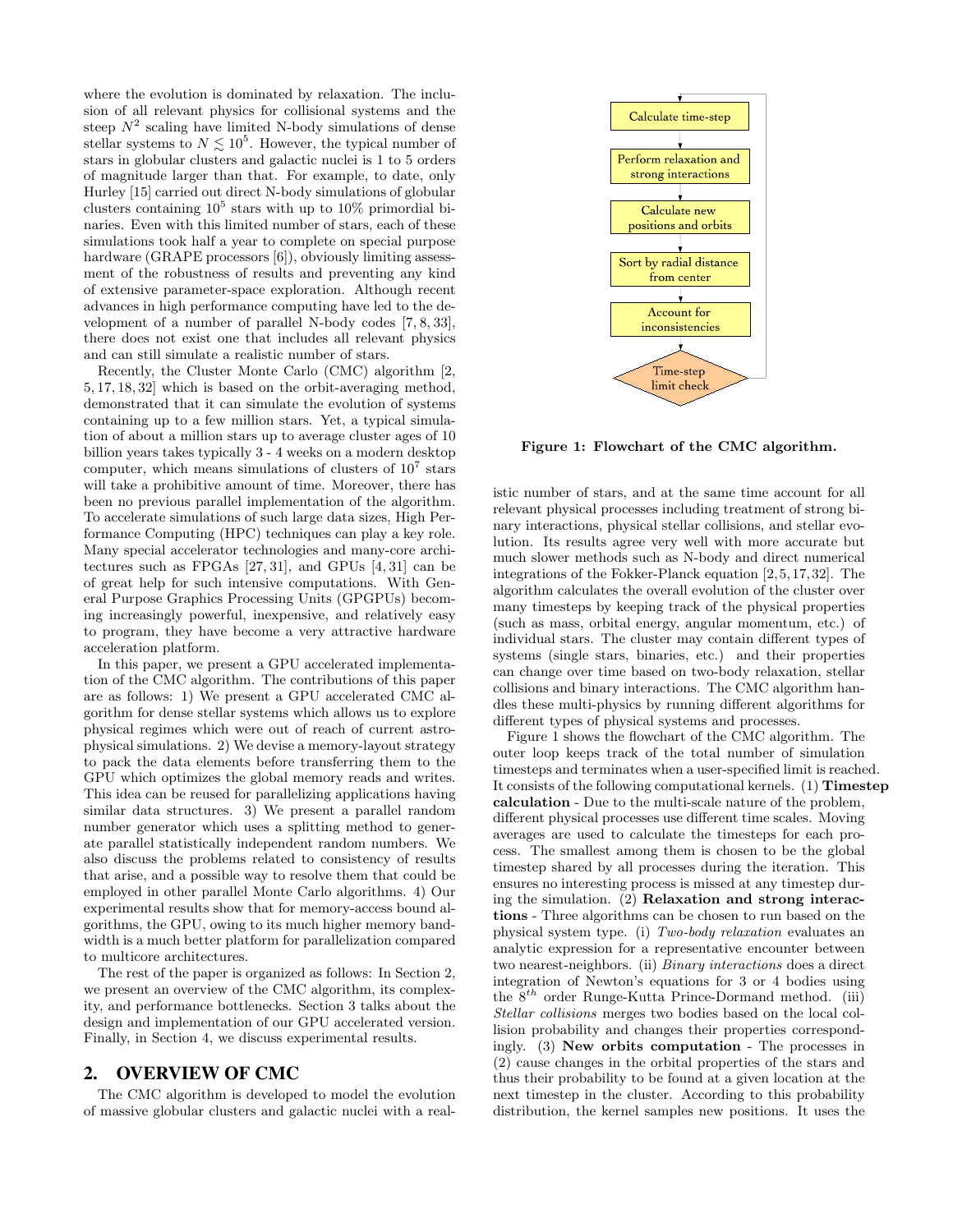bisection method to calculate the extension of the new orbits and von Neumann rejection sampling to sample the new positions. (4) Sort stars by radial distance - This kernel sorts the stars based on their new radial distances. Sorting the stars is essential to determine the nearest neighbors for relaxation and strong interactions, and for computing the gravitational potential at various radial distances from the center (discussed in more detail in section 2.2). (5)  $Ac$ count for inconsistencies - As the new orbits of the stars were calculated in the gravitational potential of the previous timestep, this kernel accounts for this time-lag in potential in order to make sure conservation laws are obeyed.

#### 2.1 Complexity and Performance Analysis

We now analyze the time complexity of these kernels per timestep. The 'timestep calculation' kernel involves the computation of moving averages for each star over a window of 10 stars on either side, and hence takes  $O(N)$  time, where N is the number of stars. The 'relaxation and strong interactions', and 'account for inconsistencies' kernels contains a set of  $O(1)$  calculations inside a loop over all stars. Hence, these two kernels have the time complexity of  $O(N)$ . To determine the new orbits for each star, the third kernel finds the roots of an expression on an unstructured onedimensional grid through bisection. This uses the bisection method which has a time complexity of  $O(N \log N)$ . The radial sorting of all stars uses the Quick Sort algorithm and has the same time complexity.

To identify any potential performance bottlenecks, we ran a simulation of 2 million stars on a 2.6 GHz AMD@  $\rm Phenom^{\rm TM}$ Quad-Core Processor with 8 GB of RAM and profiled the kernels. Table 1 shows the time taken by each kernel per timestep, for a simulation up to  $10<sup>5</sup>$  timesteps, and the percentage each kernel contributes to the total execution time. We can see that the 'new orbits calculation' kernel is a clear bottleneck, and consumes the majority of the total execution time. For a simulation run up to  $10<sup>5</sup>$  timesteps (typical for globular cluster simulations), this kernel would take  $\sim 17$ among the ∼ 31 days the entire simulation would take. Reducing the time taken by this kernel will therefore result in significant performance improvement of the CMC algorithm as a whole.

#### 2.2 Bottlenecks

The 'new orbit calculation' kernel consists of two parts. The first finds the pericenter and apocenter distances of a star's new orbit. This is done by calculating the roots of a function using the bisection method. The second finds the star's new position in the newly generated orbit using von Neumann rejection sampling. Hénon [13] describes the orbit sampling procedure in more detail.

The algorithm computes the gravitational potential of the cluster by summing the potential due to each star, under the assumption of spherical symmetry. It maintains only the radial position  $r$  of each star (due to the spherical symmetry assumption, the angular positions can be neglected to a very good approximation in globular clusters and galactic nuclei). After the stars are sorted by increasing radii, the potential at a point r, which lies between two stars at positions  $r_k$ and  $r_{k+1}$ , is given by

$$
\Phi(r) = G\left(-\frac{1}{r}\sum_{i=1}^{k} m_i - \sum_{i=k+1}^{N} \frac{m_i}{r_i}\right) \tag{1}
$$

where  $m_i$  is the mass,  $r_i$  the position of star i, and G the gravitational constant.

At the beginning of every timestep, the algorithm computes and stores the potential  $\Phi_k = \Phi(r_k)$  at radial distances  $r_k$   $(k = 1, ..., N)$  which are the positions of the stars. To get the potential  $\Phi(r)$  at any radial position r from the center, one first has to find the k such that  $r_k \leq r \leq r_{k+1}$  and then compute  $\Phi(r)$  by:

$$
\Phi(r) = \Phi_k + \frac{1/r_k - 1/r}{1/r_k - 1/r_{k+1}} (\Phi_{k+1} - \Phi_k)
$$
 (2)



Figure 2: Iterations of the bisection method converging on the roots  $r_{\min}$  and  $r_{\max}$ .

Given a star with energy  $E$  and angular momentum  $J$ moving in the gravitational potential  $\Phi(r)$ , its rosette orbit r oscillates between two extreme values  $r_{\min}$  and  $r_{\max}$ , and are roots of:

$$
Q(r) = 2E - 2\Phi(r) - J^2/r^2 = 0
$$
 (3)

Since the potential at an arbitrary point cannot be analytically calculated in our case, the interval in which  $r_{\min}$  and  $r_{\text{max}}$  falls must be first found. This is done by determining k such that  $Q(r_k) < 0 < Q(r_{k+1})$ . We use the bisection method shown in Algorithm 1 to do this. It starts with two values of  $k$ ,  $k_{\text{left}}$  and  $k_{\text{right}}$ , and at each step divides the interval into two parts, retaining only the one in which the solution is contained and discarding the other. Figure 2 shows the  $Q(r_k)$  function and the iterations of bisection method converging onto the roots. Once the interval is found, Φ, and thus Q, can be computed analytically in that interval, and determining  $r_{\min}$  and  $r_{\max}$  become a simple arithmetic operation. The bisection method is a divide-and-conquer algorithm and has a complexity of  $O(N \log N)$ , and since this is done for all N stars, the total run-time is  $O(N \log N)$ .

The next step is to select a position of the star in the new orbit between  $r_{\text{max}}$  and  $r_{\text{min}}$ . The probability to choose it in an interval  $dr$  should be equal to the fraction of time spent by the star in  $dr$ , i.e.:

$$
\frac{dt}{T} = \frac{dr/|v_r|}{\int_{r_{\rm min}}^{r_{\rm max}} dr/|v_r|} \tag{4}
$$

with the radial velocity  $v_r = [Q(r)]^{1/2}$ .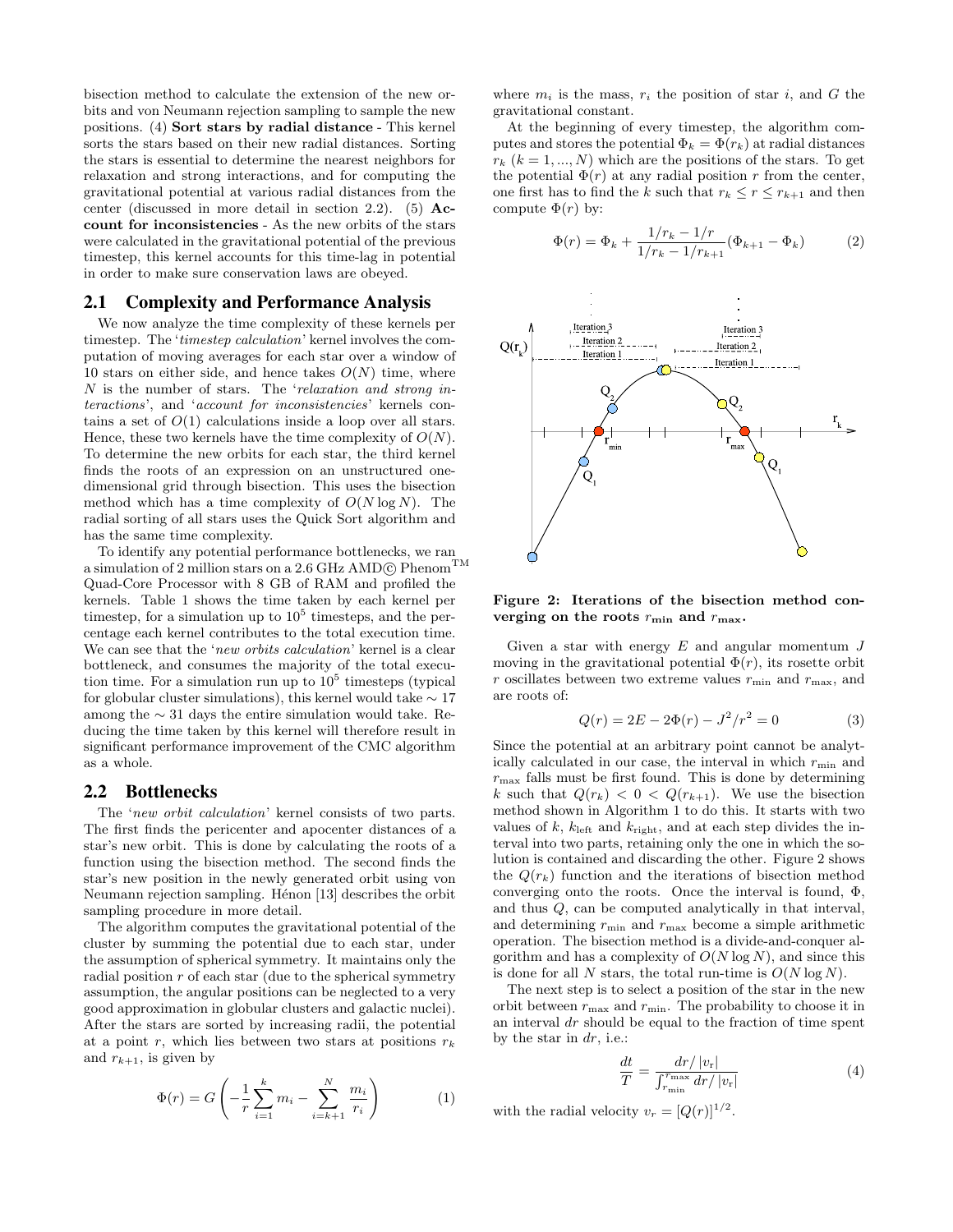| Kernel                             | Time per timestep (sec) | Time for $10^5$ timesteps (days) | $%$ Time |
|------------------------------------|-------------------------|----------------------------------|----------|
| Timestep calculation               | 2.39                    | 2.77                             | $9\%$    |
| Relaxation and strong interactions | 3.33                    | 3.85                             | 13%      |
| New orbits calculation             | 14.59                   | 16.89                            | 54\%     |
| Sorting by radial distance         | 4.11                    | 4.76                             | 15%      |
| Account for inconsistencies        | 2.26                    | 2.62                             | $9\%$    |
| Total                              | 26.68                   | 30.89                            | 100\%    |

Table 1: Execution time break-up for various kernels of the CMC algorithm.

| <b>Algorithm 1</b> Bisection algorithm            |
|---------------------------------------------------|
| if $Q(k_{\min}) \leq Q(k_{\max})$ then            |
| while $k_{\max} \neq k_{\min}$ do                 |
| $k_{\rm trv} = (k_{\rm min} + k_{\rm max} + 1)/2$ |
| if $Q(k_{\rm trv}) < 0$ then                      |
| $k_{\min} = k_{\text{trv}}$                       |
| else                                              |
| $k_{\text{max}} = k_{\text{trv}} - 1$             |
| end if                                            |
| end while                                         |
| while $k_{\text{max}} \neq k_{\text{min}}$ do     |
| $k_{\rm try} = (k_{\rm min} + k_{\rm max} + 1)/2$ |
| if $Q(k_{\text{trv}}) > 0$ then                   |
| $k_{\min} = k_{\text{try}}$                       |
| else                                              |
| $k_{\text{max}} = k_{\text{trv}} - 1$             |
| end if                                            |
| end while                                         |
| end ifreturn $k_{\min}$                           |

The computation of the half-period  $T$  is done by the classical von Neumann rejection technique [11]. We want a probability distribution to a known function  $f(r)$ , without knowing the constant of proportionality. We take a number  $F$ which is everywhere larger than  $f(r)$  (refer Fig 3) and select a point  $(r_0, f_0)$  at random in the rectangle  $r_{\min} < r_0 < r_{\max}$ and  $0 < f_0 < F$ , with a uniform distribution. In other words, we compute:

$$
r_0 = r_{\min} + (r_{\max} - r_{\min})X \tag{5}
$$

$$
f_0 = FX'
$$
 (6)

where  $X$  and  $X'$  are a pair of normalized random numbers. If the point is below the curve:  $f_0 < f(r_0)$ , we take  $r = r_0$  as the selected value. In the opposite case, this value is rejected and a new point in the rectangle is tried with a fresh pair of random numbers. This process continues until a point below the curve is obtained. In the CMC algorithm a slightly modified version of the method is used, since  $f(r) = 1/|v_r|$ becomes infinite at both ends of the interval. However, the same principle is used.

The complexity of this part is dominated by the fact that the potential has to be calculated at the random point chosen to check whether the point should be accepted or rejected. Since the potential is not available at any random point chosen, this requires another root-bisection, which makes the complexity of this step  $O(N \log N)$ .

#### 3. DESIGN AND IMPLEMENTATION



Figure 3: The rejection technique showing functions  $f(r)$  and F, the rejected point and the accepted point  $(r_0, f_0)$  [13].

Based on our experimental profiling and complexity analysis, the 'new orbits calculation' kernel is the bottleneck consuming the majority (54%) of the total run-time with a complexity of  $O(N \log N)$ . We accelerate this portion using a GPU. The CMC algorithm is programmed in C, and we used CUDA for the GPU implementation.

We assign one thread on the GPU to do the computations for one star. This ensures minimal data dependency between the threads since the same set of operations are performed on different data, and makes the bisection method and rejection technique implementations naturally suited for SIMD (Single Instruction, Multiple Data) architectures.

#### 3.1 Memory Access Optimization

To harness the high computation power of the GPU, it is very essential to have a good understanding of its memory hierarchy in order to develop strategies that reduce memory access latency. The first step towards optimizing memory accesses is to ensure that memory transfer between the host and the GPU is kept to a minimum. Another important factor that needs to be considered is global memory coalescing in the GPU which could cause a great difference in performance. When a GPU kernel accesses global memory, all threads in groups of a half-warp [28] access a bank of memory at the same time. Coalescing of memory accesses happens when data requested by these groups of threads are located in contiguous memory addresses, in which case they can be read in one (or very few number of) access(es).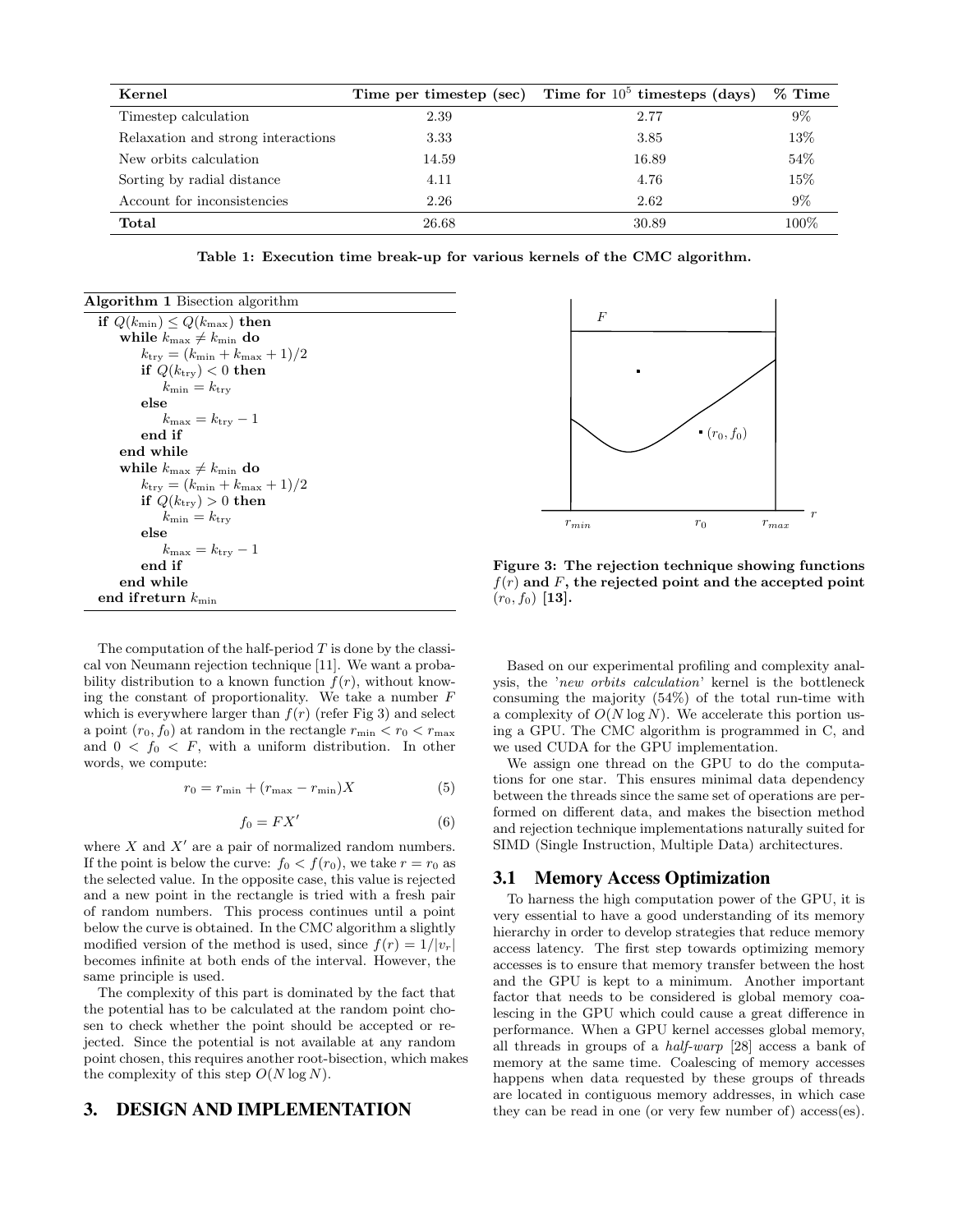

Figure 4: Data coalescing strategy used to strip the original star data structure and pack into contiguous arrays before transferring them to the GPU.

Hence, whether data is coalesced or not has a significant impact on an application's performance as it determines the degree of memory access parallelism.

In CMC, the physical properties of each star are stored in a C structure, containing 46 double precision variables. The N stars are stored in an array of such C structures. Figure 4 shows the original data layout on top i.e. an array of structures. The kernels we parallelize only require 5 among the 49 variables present in the star structure: radial distance  $(r)$ , mass  $(m)$ , energy  $(E)$ , angular momentum  $(J)$ , and potential at  $r$  ( $phi$ ) which are shown in color.

To achieve coalesced memory accesses, we need to pack the data before transferring it to the GPU in a way that they would be stored in contiguous memory locations in the GPU global memory. A number of memory accesses involve the same set of properties for different stars being accessed together by these kernels since one thread works on the data of one star. Hence, we extract and pack these into separate, contiguous arrays, one for each property. This ensures that the memory accesses in the GPU will be mostly coalesced. Also, by extracting and packing only the 5 properties required by the parallel kernels, we minimize the data transfer between the CPU and GPU. Figure 4 gives a schematic representation of this data reorganization.

# 3.2 Random Number Generation

For Monte Carlo simulations, generation of random numbers is very essential [14, 22–24]. Typically, this is done by the use of a pseudo random numbers generator (PRNG). PRNGs maintain a set of states which are used to calculate the random number. The values of these states are updated to new ones every time a random number is generated. A PRNG can be started from an arbitrary starting state using a random seed. It will always produce the same sequence thereafter when initialized with the same seed. The maximum length of the sequence before it begins to repeat is called the period of the PRNG. In the CMC algorithm, we use a combined Tausworthe PRNG [9] which is a maximally equidistributed combined linear feedback shift register generator [20,21] whose period is  $\sim 2^{113}$ . We use this generator due to its property of maximal equidistribution, as it ensures that the random numbers are distributed uniformly and the sequence does not have gaps in resolution [20, 21] which is especially important for the very low probabilities we sample for, e.g., collisions between single stars. The lack of this property in some PRNGs prevents us from using libraries that support parallel random number generation such as CURAND [29].

In order to implement a parallel version of the rejection technique, we would like each thread to maintain its own independent state information and generate random numbers as and when required. Yet, we also require these concurrently generated random numbers to maintain statistical independence. In short, we need a number of statistically independent PRNGs, one for each thread. An intuitive idea to do this would be to allocate separate state information for each instance of the PRNG and make sure each PRNG modifies only its own state. However, this does not assure statistical independence and can suffer from serious correlation problems. Any PRNG generates a single output sequence, and seeding the PRNG chooses a particular starting place in the sequence. Two instances are considered to be independent if their sequences do not overlap during execution of the program. In our case even if we initialize two PRNGs with different seeds, they will start with some starting place in the same sequence which will overlap eventually.

A very efficient technique to produce multiple states from a single random sequence is to use jump functions. We follow a procedure [3] that would generate multiple states from a single seed by repeatedly applying the jump functions and saving intermediate results. We implemented this task on the host (CPU), and it performs extremely fast (in the order of microseconds). The jump displacement (number of random numbers between two states) depends on the number of random numbers required by each thread for the entire simulation. In our implementation, we chose a displacement of  $2^{80}$  to ensure a sufficient number of random numbers per thread while still allowing a large number of threads to run in parallel. Once generated on the CPU, these states are transferred to the GPU global memory. Each thread reads the respective starting state from the memory and produces random numbers independently.

However, in the GPU-accelerated version, the way random numbers are assigned to stars is different from the original serial version. This brings in a problem of inconsistency in the results of a serial and parallel simulation, and verifying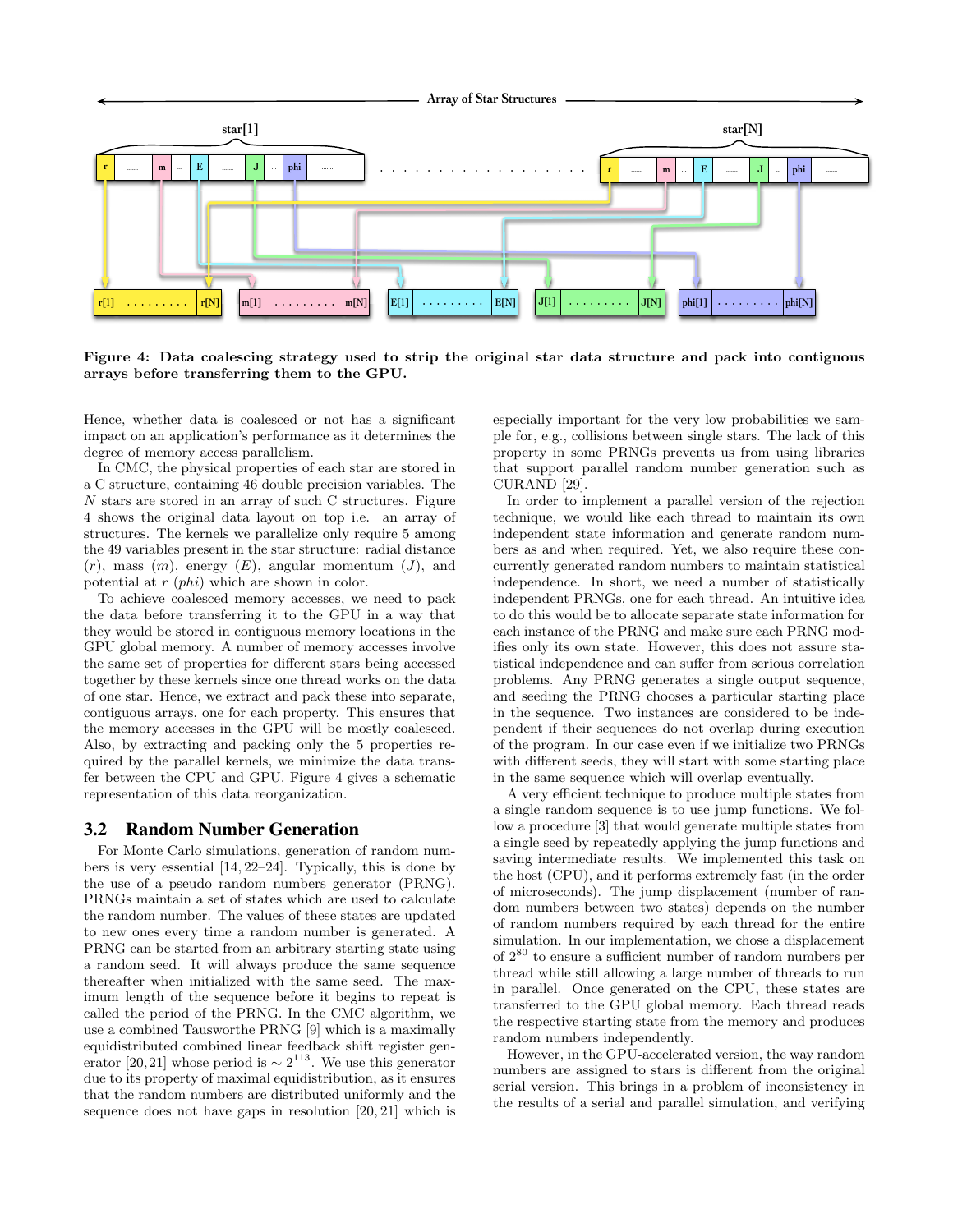

Figure 5: Technique used to generate multiple statistically independent random states. This is done on the CPU, after which the states are transferred to the GPU to allow the thread to use them to generate random numbers independently.

the correctness of results of a parallel version becomes a problem. In order to verify the correctness of the results, we change the serial version such that the same mapping of random numbers to particles is followed by the serial version as used in the parallel version. For our choice of random number generator this does not change in any significant way the statistical properties of the generated random numbers.

An implementation of the parallel Tausworthe 113 random number generator is publicly available at http://ciera. northwestern.edu/Research/CS\_Astro.php

# 3.3 Limitations

In spite of our efforts to optimize the kernel implementation, there are two factors that prevent us from harnessing the complete potential of the GPU. First, in the bisection kernel, the algorithm starts with two end points of an array, and at each step computes their mid-point. It then picks the interval that contains the solution, and repeats the process with the new end points, i.e. the previously computed mid-point and one of earlier end points. These mid and end points are separated by a large distance in most cases. Therefore, the memory reads of these array elements are not contiguous. The only exception is towards the end of the bisection, when it has almost converged on to the root. At this time these points will be close together and hence the memory reads might be coalesced. As these accesses (mid-points) are data-dependent and cannot be easily predetermined, non-coalesced accesses cannot be avoided. Such random accesses leaves us with no simple way of using other types of faster memory on the GPU memory hierarchy such as shared and texture memory.

Secondly, in the rejection kernel, random numbers are repeatedly generated until the random number satisfies a specified termination condition. Since the random numbers used by the threads are completely independent, different threads may fulfill the condition and terminate the loop at different times during the execution. In this case, the terminated threads will remain idle until all the other threads complete. Such idling of threads in a GPU warp can significantly impede the performance. We minimize such branch divergence by running the loop for a fixed, large number of iterations and making all threads perform redundant calculations after the termination condition is satisfied. As it turns out, however, the overhead due to branch divergence was very small, and we did not obtain a measurable performance gain. On the other hand, it could be an idea that could be applied to solve other similar problems.

#### 4. EXPERIMENTS AND RESULTS

All our experiments are carried out on a 2.6 GHz AMD<sub>(C)</sub> Phenom<sup>TM</sup> Quad-Core Processor with 2 GB of RAM per core running Fedora 9 Linux, and an NVIDIA GTX280 GPU with 30 multiprocessors, and 1 GB of RAM, using the version 3.1 of the CUDA compiler. All computations are done in double precision, and the GTX280 GPU has only a single Double Precision Unit (DPU) per multiprocessor.

#### 4.1 Performance Analysis

We collect the timing results for 5 simulation timesteps of a single-mass cluster with a Plummer density profile [30], and sizes ranging from  $10^6$  to  $7 \times 10^6$  stars, encompassing nearly all globular cluster sizes (see, e.g., [25]). Figure 6 compares the GPU and CPU run-times. Figure 7 shows the speedup of 'new orbits calculation' part and the bisection and rejection kernels individually. We see that the average speedups for the rejection and bisection kernels are 22 and 31, respectively. This is due to the difference in the number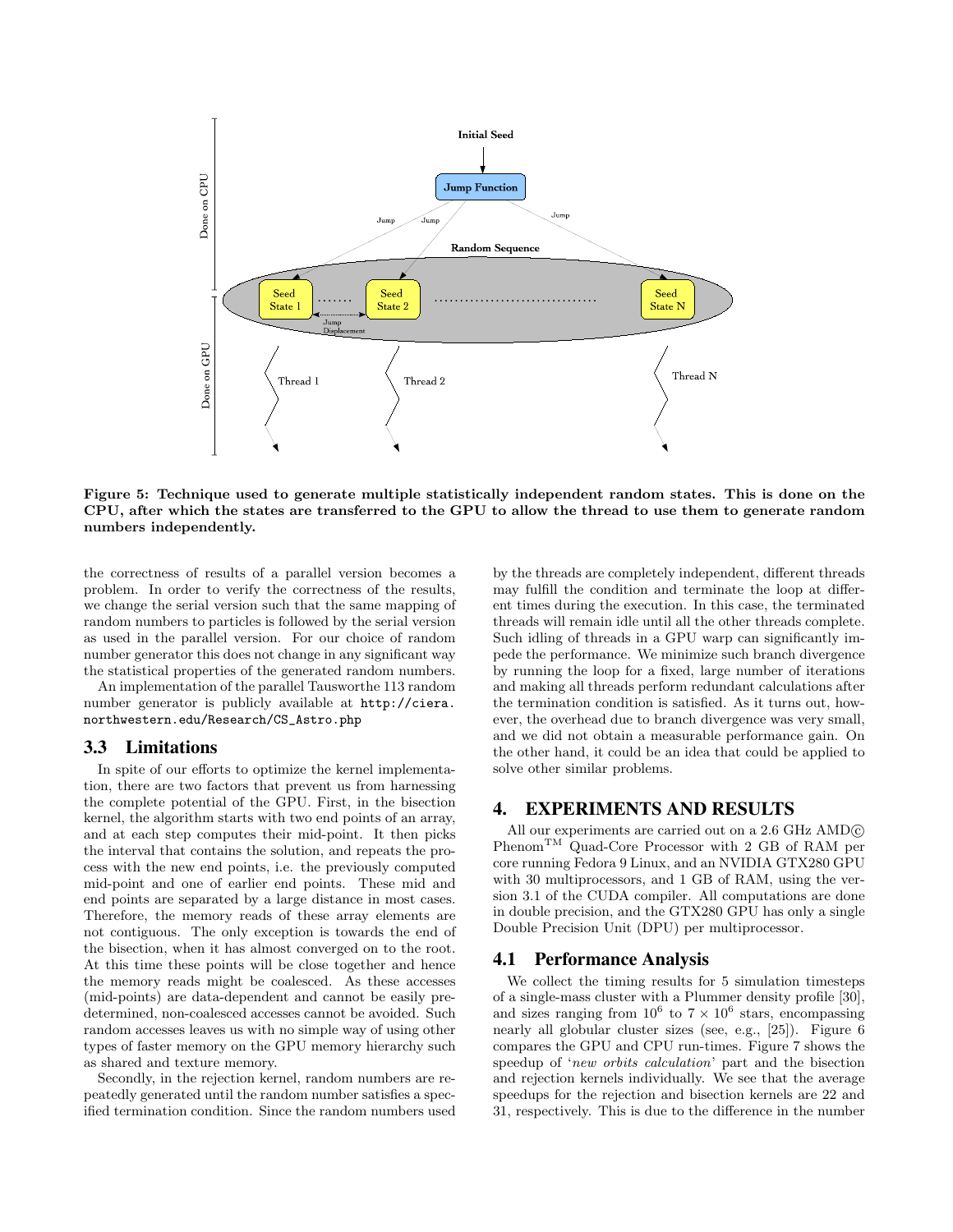of floating point operations between the two kernels which is a factor of 10. This makes a major difference on the CPU but not on the GPU as it has more ALUs, and hence the difference in speedup. We also observe that the total speedup increases slightly as the data size increases. In general, we obtain a very good scalability. A quick calculation on the execution times and data sizes in Figure 6 shows that the GPU scalability strictly follows the kernel's complexity  $O(N \log N)$ . Note that as the memory transfer between the CPU and GPU is currently not optimized, our speedup calculations do not include that overhead. However, as we transfer only a subset of the entire data for each star, there is the potential space for improvement to interleave kernel computations with data transfer and substantially reduce this overhead.

In Figure 8, the run-times for the bisection and rejection kernels on the GPU are shown. Both kernels take about the equal amount of time in total on the GPU for all data sizes. This indicates that the performance of these kernels is limited by the memory bandwidth as they roughly require the same amount of global memory accesses.



Figure 6: Comparison of total run-times of the sequential and parallelized kernels for various data sizes.



Figure 7: Total speedup, and speedups of the bisection and rejection kernels.

We also evaluated our implementation with different physical configurations. With the same range of data sizes, we simulate clusters with two different density profiles - Plummer [30] and King [19], whose distribution functions have



Figure 8: Run-times of the bisection and rejection kernels on the GPU for various data sizes.

#### OpenMP Performance



Figure 9: Speedup obtained from a shared memory implementation of the Bisection kernel for a cluster with 1 million stars run on a 16-core shared memory machine.

different forms. Figure 10 shows the comparison of runtimes for these two configurations. We can see that the run-times for both configurations are almost the same, from which we infer that the physical conditions of the clusters do not influence the performance of our kernels. This is due to the fact that changes in physical configurations do not affect the computations in our kernels in any significant way, resulting in equally good performance for all configurations.

#### 4.2 GPU vs. Multi-core Architectures

For comparison, we also implemented the bisection kernel using OpenMP with some optimizations to improve data locality. We ran a simulation of 1 million stars with the same density profile as before on a 16-core shared memory machine with 4 Quad-Core AMD Opteron<sup>TM</sup> Processors. Figure 9 shows the speedup we obtained compared to the ideal speedup. We can see that the speedup increases sublinearly till 8 cores after which it saturates. This is possibly due to memory contention, bandwidth limitations and/or effects due to Non-Uniform Memory Access (NUMA) [26]. Although we reserve a thorough investigation of this for a future work, with the given data it appears to be unlikely that even larger shared memory machines can deliver speedups as high as a GPU for these kernels.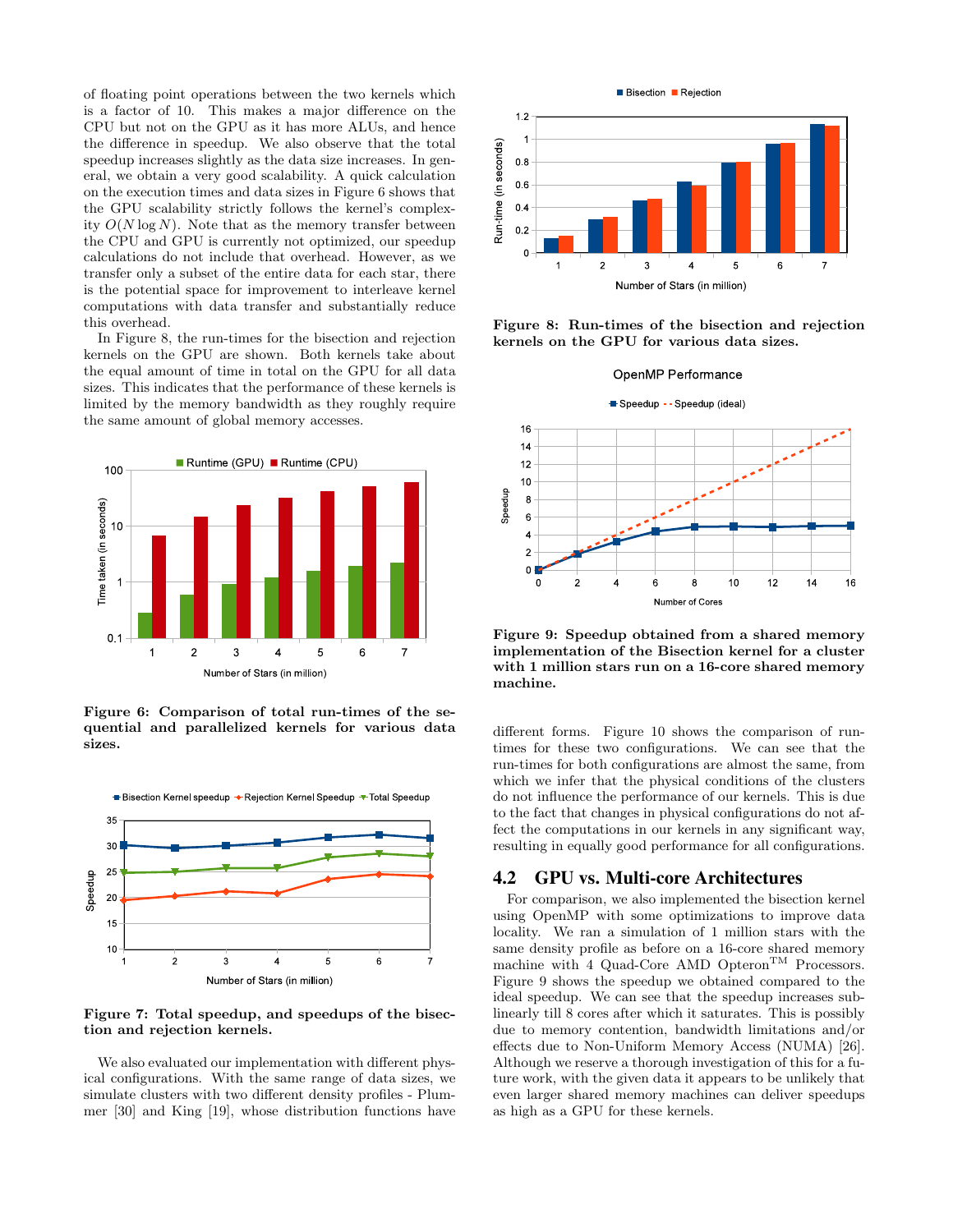

Figure 10: Comparison of total run-times and speedups for the Plummer and King density profiles for the parallelized kernels.

#### 4.3 Data and Workload Partitioning

We partitioned our data space into one-dimensional grid of blocks on the GPU. Due to the complexity of the expressions involved in the calculations of orbital positions, our kernels use a significant amount of registers (64 registers per thread). Thus, the block dimension is restricted to 256 threads per block as the GTX280 GPU has only 16384 registers per block. To analyze the performance, we first made a parameter scan in the block and grid dimensions by varying the block sizes from 64 to 256 and the grid sizes from 12 to 72. Figure 11 shows the plot of the execution time as a function of the total number of threads. The time decreases with increasing number of threads and saturates at about 6000 threads. This clearly shows that the run-time mainly depends on the total number of threads. The decrease in run-time is expected as the GPU utilization is increased for larger numbers of threads. The saturation is due to either the limited global memory bandwidth, or the limited number of multiprocessors. The NVIDIA GTX280 GPU has 30 multiprocessors, and when we multiply the maximum block dimension 256 by 30, this number (7680) is close to the saturation point. This strongly suggests an effect of the number of multiprocessors on the saturation.

Figure 12 shows the variation of run-time with the grid dimension for constant number of threads (5760). To ensure no performance loss due to the block-size not being multiples of the half-warp size (16 for the GTX280 GPU), we choose the block sizes of multiples of 16. We observe that the performance can degrade by 50% from the best case for poor choices of grid dimensions. The best case is achieved when the number of blocks is a multiple of the number of multiprocessors, as it ensures full GPU utilization.

We also study the likely influence of effective memory bandwidth. Figure 13 shows a plot of the run-time with varying number of threads for a fixed grid dimension, 60, a multiple of the number of multiprocessors. We expect a linear decrease with increase in the number of threads per block, but as we can see this is not the case. Thus, it is plausible that this indicates the performance being limited by the memory bandwidth. Another factor that could limit our performance is branch divergence the effect of which is more difficult to measure. However, we plan to quantify this effect in a future study.

#### 5. CONCLUSION AND FUTURE WORK

In this paper, we eliminate the most compute-intensive bottlenecks of the CMC algorithm by implementing them on a GPU. For cluster sizes ranging from  $10^6$  to  $7 \times 10^6$  stars, we obtain a mean speedup of 28× for these kernels. Our implementation also has very good scalability with the data size and performs equally well on all physical configuration of clusters simulated. The bottlenecks originally took ∼ 54% of the total runtime, and by Amdahl's Law, this acceleration delivers a  $\sim$  2× speedup of the entire simulation.

We present strategies to handle branch divergence, and to reorganize the data structure to optimize memory reads and writes on the GPU. In addition, we show how a good choice of data partitioning on the GPU could make a significant difference in the performance. To produce parallel statistically independent random numbers, we use a splitting method which splits the output of our PRNG into a number of substreams. The substreams are then used by different threads of the GPU to generate random numbers. Although generation of statistically independent random numbers is critical for Monte Carlo simulations, this might cause a difference in the results of the serial and parallel versions. We handle this by letting the serial version emulate the random number generation and data partitioning of the parallel version which then guarantees the output of the two versions to be identical except for the least significant bit. We observe that the parts we parallelize on the GPU are limited by memory-bandwidth rather than computations, and hence the performance of our implementation is not comparable to the theoretical peak performance of the NVIDIA GTX280 GPU. However, we show that the GPU is still a much better platform for parallelization compared to multi-core architectures due to its relatively higher memory bandwidth.

The GPU-accelerated version significantly reduces the runtime of the CMC algorithm, and enables simulations of large stellar clusters which were previously very time-consuming. In this work, we accelerated only the 'new orbits calculation' kernel using a GPU. The other kernels exhibit a much higher data dependency and conditional branching, and therefore not ideal for a GPU. Also, with the current version, simulations of clusters beyond  $10^7$  stars exceed the memory capacity of a single GPU. This means we cannot simulate galactic nuclei which can have up to  $10^9$  stars, a typical problem size interesting to the computational astrophysics community. We plan to develop an MPI-OpenMP-CUDA hybrid approach to parallelize the entire CMC algorithm on largescale high-performance computers, in which we will use MPI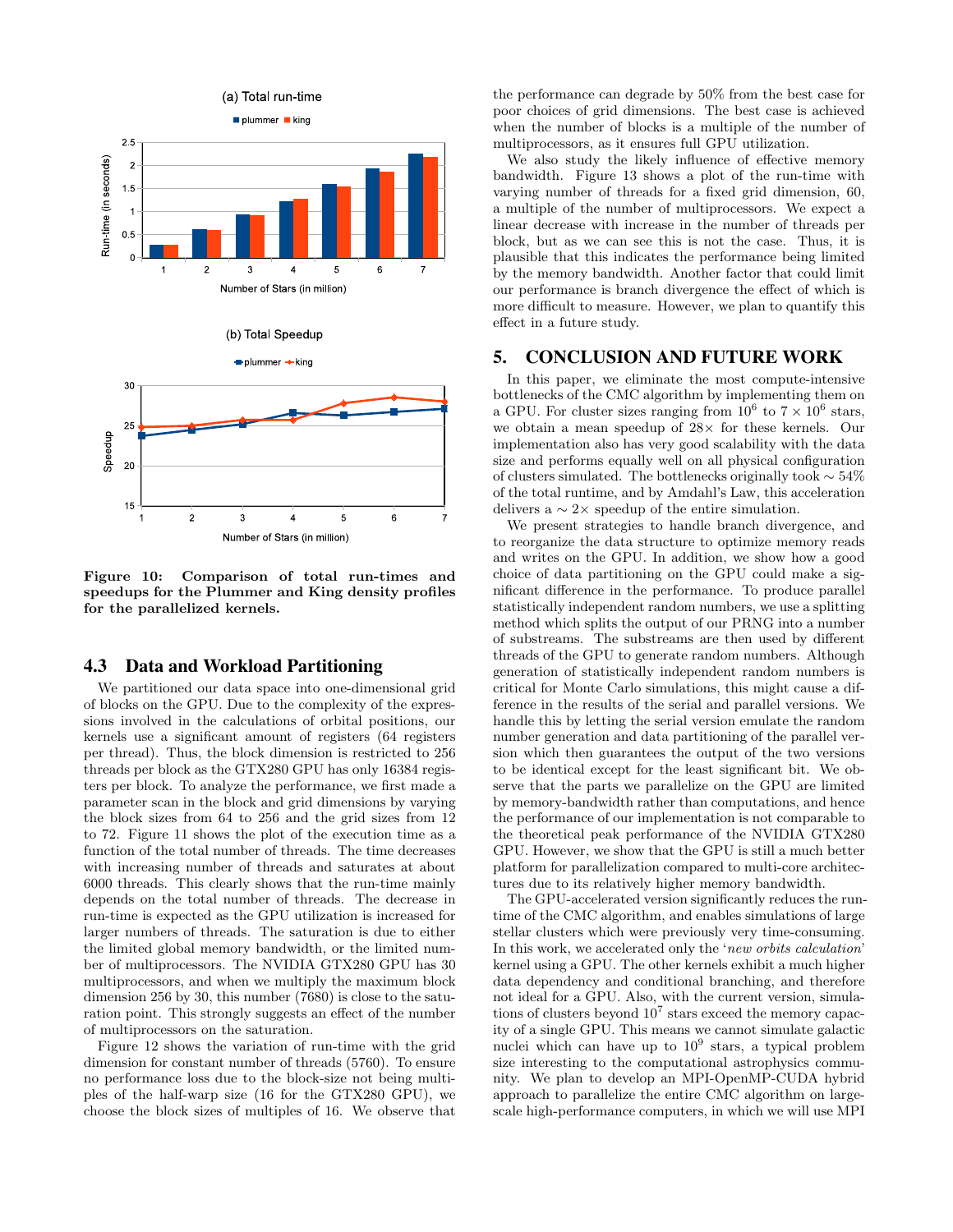

Figure 11: Dependence of the total run-time of our kernels on the total number of threads.



Figure 12: Variation of run-time with grid size for a fixed value of total number of threads (5760).



Figure 13: Variation of run-time with total number of threads for a fixed grid dimension (60).

for inter-node communication, OpenMP for shared-memory multi-core CPUs, and CUDA for GPUs.

# 6. ACKNOWLEDGEMENTS

This work is supported by NSF Grant AST-0607498 at Northwestern University, and in part by the National Science Foundation under award numbers PHY05-51164, CCF-0621443, OCI-0724599, CCF-0833131, CNS-0830927, IIS-0905205, OCI-0956311, CCF-0938000, CCF-1043085, CCF-1029166, and OCI-1144061, and in part by DOE grants DE-FC02-07ER25808, DE-FG02-08ER25848, DE-SC0001283, DE-SC0005309, and DE-SC0005340.

# 7. REFERENCES

- [1] S. J. Aarseth. *Gravitational N-Body Simulations*. Cambridge University Press, 2003.
- [2] S. Chatterjee, J. M. Fregeau, S. Umbreit, and F. A. Rasio. Monte Carlo simulations of globular cluster evolution. V. Binary stellar evolution. The Astrophysical Journal, 719(1):915, 2010.
- [3] J. C. Collins. Testing, selection, and implementation of random number generators. Army Research Laboratory, pages 4, 41, 2008.
- [4] C. J. Fluke, D. G. Barnes, B. R. Barsdell, and A. H. Hassan. Astrophysical supercomputing with GPUs: Critical decisions for early adopters. ArXiv e-prints, Aug. 2010, astro-ph.IM/1008.4623.
- [5] J. M. Fregeau and F. A. Rasio. Monte Carlo simulations of globular cluster evolution. IV. Direct integration of strong interactions. The Astrophysical Journal, 658(2):1047, 2007.
- [6] T. Fukushige, J. Makino, and A. Kawai. GRAPE-6A: A single-card GRAPE-6 for parallel PC-GRAPE cluster system. Publications of the Astronomical Society of Japan, 57(6):1009–1021, 2005, arXiv:astro-ph/0504407v1.
- [7] E. Gaburov, J. Bédorf, and S. P. Zwart. Gravitational tree-code on graphics processing units: implementation in CUDA. Procedia Computer Science, 1(1):9, 2010, arXiv:1005.5384v1.
- [8] E. Gaburov, S. Harfst, and S. P. Zwart. SAPPORO: A way to turn your graphics cards into a GRAPE-6. New Astronomy, 14(7):630–637, 2009.